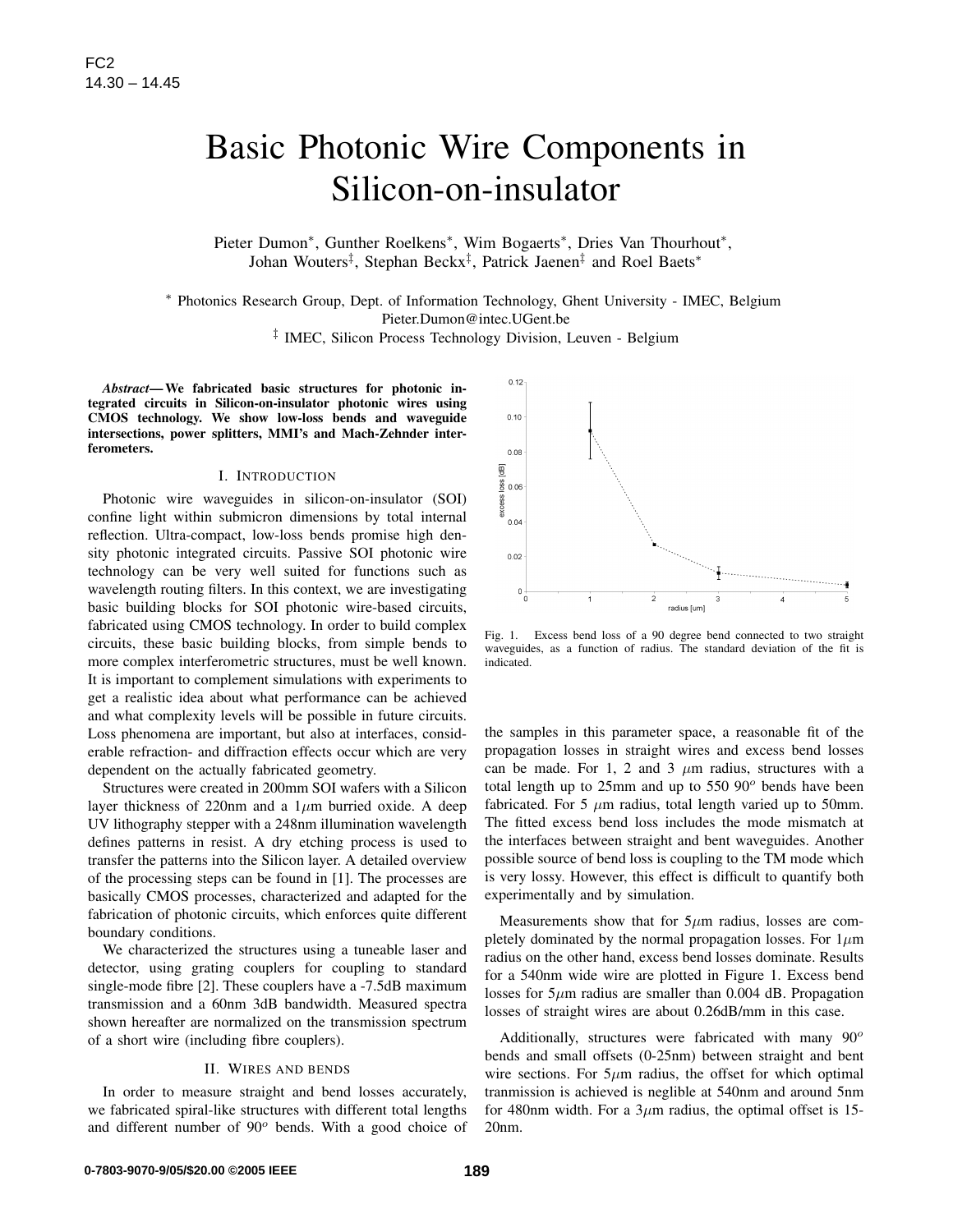

Fig. 2. Normalized transmission spectra of 2,4, and 6 consecutive tapered intersection and crosstalk. Losses are lower than 0.65dB/intersection at 1540nm.

#### III. LOW-LOSS WAVEGUIDE INTERSECTIONS

In highly integrated circuits, connections between multiple components will inevitably cross. With only one level of wiring, waveguides will physically intersect each other, giving rise to losses and crosstalk. As this occurs already when combining only a few components at relatively low complexity levels and broadband ultra-low-loss intersections are not easy to achieve, waveguide crossings might even prove to be one of the main bottlenecks towards complex circuits.

The standard intersection without tapering theoretically experiences 1.4dB insertion loss and a quite high crosstalk of about -9dB [3]. In [3], elliptically tapered intersections were studied and four-fold symmetric intersections fabricated with e-beam lithography showed losses of 1.2dB. The insertion loss measured for a standard intersection was almost 2dB.

We fabricated structures with 2, 4 and 6 four-fold symmetric elliptically tapered intersections. Losses lower than 0.65dB per crossing are achieved. The crosstalk to the perpendicular waveguide in the first intersection was measured to be lower than 30dB over a broad wavelength range. This is illustrated in Figure 2. While these are close to the simulated values, it is clear that still only a few intersections can be supported with acceptable loss.

### IV. POWER SPLITTERS AND MMI'S

We fabricated Y-splitters and 1x2 multimode interferometric (MMI) devices as balanced splitters. The MMI splitters used tapered waveguides in order to reduce insertion losses and relax fabrication tolerances. Simulation showed a  $3x7.6 \mu m$ MMI with input- and outputwaveguides tapered to  $1\mu$ m width has an insertion loss smaller than 0.1dB. First measured devices show <1dB insertion loss and very good balance between both outputs. Moreover, the MMI's allow for broadband operation.

Several Y-splitter types were designed, with both tapered and untapered input and output waveguides. Insertion losses are still around 1.5dB however. Further optimization is needed both in the theoretical design and the mask design, in order to optimize the narrow gap between the output waveguides,



Fig. 3. Normalized transmission of a 1x1 MZI with  $50 \mu m$  delay length.



Fig. 4. Normalized transmission of a 1x1 MZI with 1mm delay length.

which is quite critical. Also, we see a slight unbalance which can be due to small fabrication variations or mask digitization error.

#### V. MACH-ZEHNDER INTERFEROMETERS

One building block for integrated circuits is the Mach-Zehnder interferometer (MZI). We fabricated 1x1 MZI's with delay lengths from  $20\mu m$  up to 1mm in one arm, corresponding to 27nm down to 550pm free spectral range(FSR), respectively. The compact Y-splitters used were not well optimized yet, therefore still showing quite some excess loss.

Figures 3 and 4 show the transmission spectra (including fibre couplers) of MZI structures with  $50 \mu m$  and 1mm delay lengths respectively. The insertion loss of around 4dB is mostly due to Y-splitter loss. An extinction ratio larger than 25dB is achieved. From the extinction ratio, insertion loss and known wire propagation losses, the splitter unbalance was estimated to be smaller than 0.13dB around 1540nm wavelength. For  $50\mu$ m delay length, the FSR is around 11nm. Comparing MZI structures with different delay lengths allows us to accurately measure modal effective and group indices.

# VI. ALL-PASS RING RESONATORS

Earlier, we demonstrated ring resonators coupled to two waveguides, acting as add-drop filters [4]. Here, illustrate the